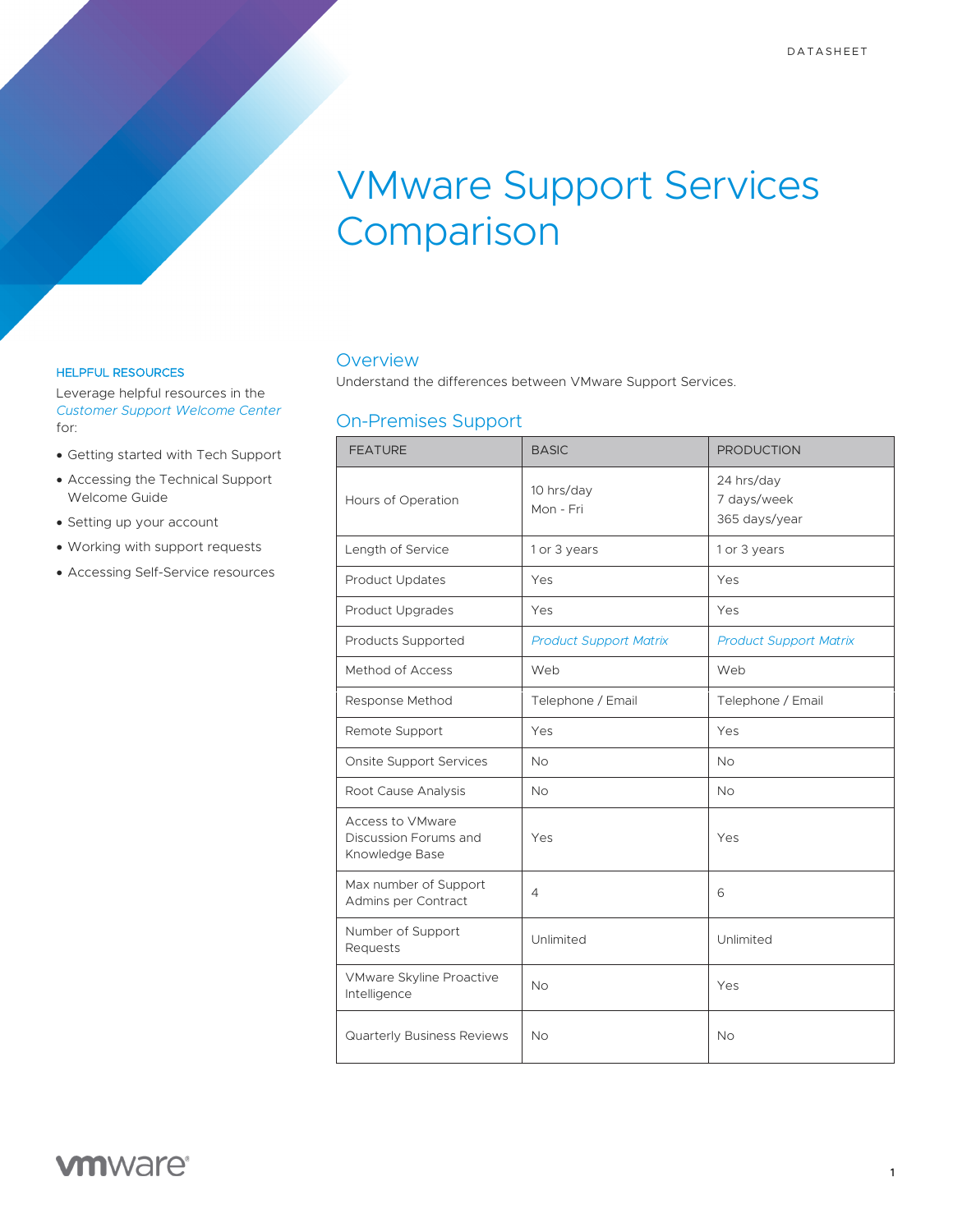| <b>FEATURE</b>                                                     | <b>PRODUCTION</b>                          | <b>BASIC</b>                            | <b>PER INCIDENT</b>                                      |
|--------------------------------------------------------------------|--------------------------------------------|-----------------------------------------|----------------------------------------------------------|
| Hours of Operation                                                 | 24 hrs/day<br>7 days/week<br>365 days/year | 10 hrs/day<br>Mon - Fri                 | 10 hrs/day<br>Mon - Fri                                  |
| Length of Service                                                  | 1 or 3 years                               | 1 or 3 years                            | Valid for one year<br>after purchase of<br>the incidents |
| <b>Product Updates</b>                                             | Yes                                        | Yes                                     | Not available                                            |
| Product Upgrades                                                   | Yes                                        | Yes                                     | Not available                                            |
| Products Supported                                                 | <b>Product Support</b><br><b>Matrix</b>    | <b>Product Support</b><br><b>Matrix</b> | <b>Product Support</b><br><b>Matrix</b>                  |
| Method of Access                                                   | Web                                        | Web                                     | Web                                                      |
| Response Method                                                    | Telephone / Email                          | Telephone / Email                       | Telephone / Email                                        |
| Remote Support                                                     | Yes                                        | Yes                                     | Not available                                            |
| Access to VMware<br><b>Discussion Forums</b><br>and Knowledge Base | Yes                                        | Yes                                     | Yes                                                      |
| Max Number of<br>Support Admins per<br>Contract                    | 6                                          | $\overline{4}$                          | Not applicable                                           |
| Number of Support<br>Requests                                      | Unlimited                                  | Unlimited                               | 1,3, or 5 incidents                                      |

## Desktop Support

## Cloud Services Support

| <b>FEATURE</b>         | <b>BASIC</b>                  | <b>PRODUCTION</b>                          |
|------------------------|-------------------------------|--------------------------------------------|
| Hours of Operation     | 12 hrs/day<br>Mon - Fri       | 24 hrs/day<br>7 days/week<br>365 days/year |
| Length of Service      | 1, $2$ or $3$ years           | 1, 2 or $3$ years                          |
| <b>Product Updates</b> | Yes $[1]$                     | Yes [1]                                    |
| Products Supported     | <b>Product Support Matrix</b> | <b>Product Support Matrix</b>              |
| Method of Access       | Web <sup>[2]</sup>            | Web <sup>[2]</sup>                         |
| Response Method        | Telephone / Email             | Telephone / Email                          |
| Remote Support         | Yes                           | Yes                                        |

**vm**ware<sup>®</sup>